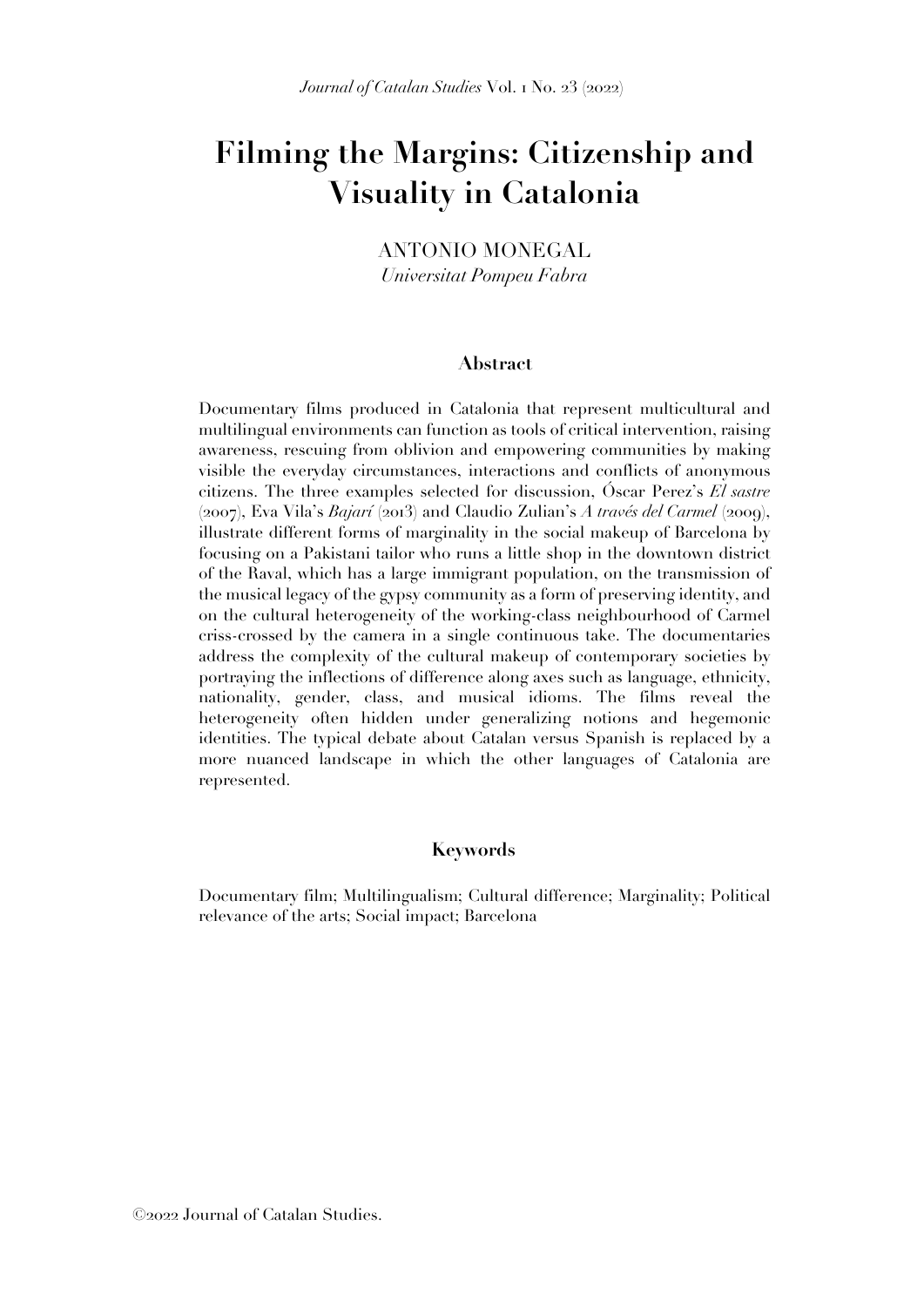# **Filming the Margins: Citizenship and Visuality in Catalonia**

ANTONIO MONEGAL *Universitat Pompeu Fabra*

> I write in the presence of all the world's languages [...] But to write in the presence of all the world's languages does not mean to know all the world's languages. It means that in the present context of multiple literatures and of the relation of poetics with the chaos– world, I can no longer write in a monolingual manner.

> > Édouard Glissant (1999, 119)

I would like to start by invoking, at a time of necessary and growing dialogue between different cultures and increasing awareness of the importance of conceiving identity as multiple and fluid, these words of Édouard Glissant, who showed us that our common condition is multilingualism. This essay discusses films that document the negotiation between cultural and linguistic identities in Catalonia. When people talk about languages in Catalonia, they tend to concentrate on the issue of bilingualism, the relation or tension between Catalan and Spanish, but we need to acknowledge that the linguistic map nowadays is far more complex. There are several films produced in recent years that address this cultural and linguistic diversity by becoming multilingual products themselves and thematising the negotiation of cultural difference. These topics and concerns (immigration, marginalization, ethnic identities, etc.) may sound anything but new when discussed in other European contexts. However, we should take into account that twenty years ago Catalonia, and Spain, were not as diverse as they are now and many of these issues have only recently started to be addressed.

I will focus this analysis on three films: Óscar Perez's *El sastre* (2007), Eva Vila's *Bajarí* (2013) and Claudio Zulian's *A través del Carmel* (2009), but there are several other examples that display this linguistic diversity, helping to normalize the changes in the society's make-up. There are some interesting cases that straddle the border between documentary and fiction, several of them produced by the Master's programme in Creative Documentary directed by Jordi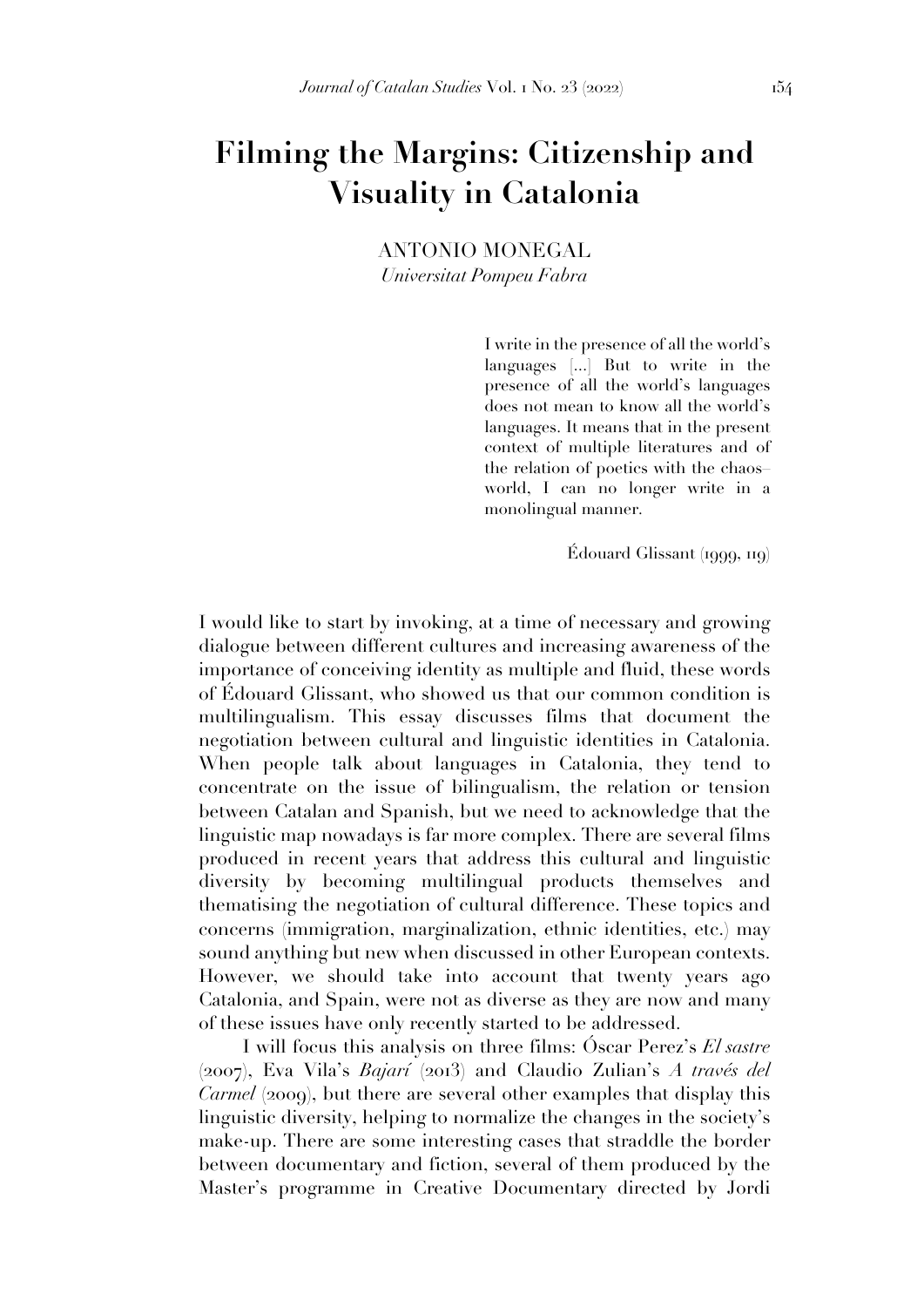Balló at Universitat Pompeu Fabra. These films thematise the negotiation of cultural difference by becoming multilingual products themselves. Another pertinent example could be *La plaga* (2013), directed by Neus Ballús, where the characters speak Catalan, Spanish, Rumanian and Ilocano. In *Pau i el seu germà* (2001), directed by Marc Recha, the characters move between Catalan and French. There are two films from 2016 about foster families, a fictionalized account about a Saharawi young man living in Catalonia who needs a kidney transplant, *La millor opció* by the same director of *El sastre*, Óscar Pérez, and the other one about a Ukrainian boy from a poor and conflictive background who spends the summers with a well-todo Catalan family, *Sasha*, directed by Félix Colomer. The contrasts between the biological families and the foster ones are also linguistic, between Berber or Ukrainian versus Catalan and Spanish. There is also a film, *Gitanos catalans!* (2011), directed by Xavier Gaja and Sicus Carbonell, that deals with some of the topics in *Bajarí* from a more conventional perspective, focusing on the integration of gypsies throughout Catalonia. This trend of what we might call linguistic naturalism probably started with Guerín's *En construcción* (2001), a topic addressed in this collection by Jordi Balló.

The background question of the discussion in this essay is to what extent culture—and in particular film—can be a tool of political intervention, what function it serves and what impact it can have. In a sense, it is a way of asking how culture, and the arts, can be made socially relevant. I do not intend to reach absolute conclusions, nor assess the political effectiveness of artistic practices in sociological terms. Rather, my goal is to examine the critical drive inscribed in particular projects and how political discourse is determined by the requirements and program applied in the development of the work, that is, how politics is governed by poetics.

The choice of film as the analytical focus of this research is threefold: first, documentary film is a powerful instrument of social analysis, as anthropologists have known since Robert Flaherty's work in the 1920s; second, audio-visual representation requires calculated choices about how and in what languages people speak, which are determined by varying commitments to realism; and third, film provides a "window to the world" that has the potential to influence social perceptions and rally audiences.

Jacques Rancière reopened the discussion on political action in the artistic field and provides the theoretical background against which to verify the political claims of artistic practices, observing that:

The proliferation of voices denouncing the crisis of art or its fatal capture by discourse, the pervasiveness of the spectacle or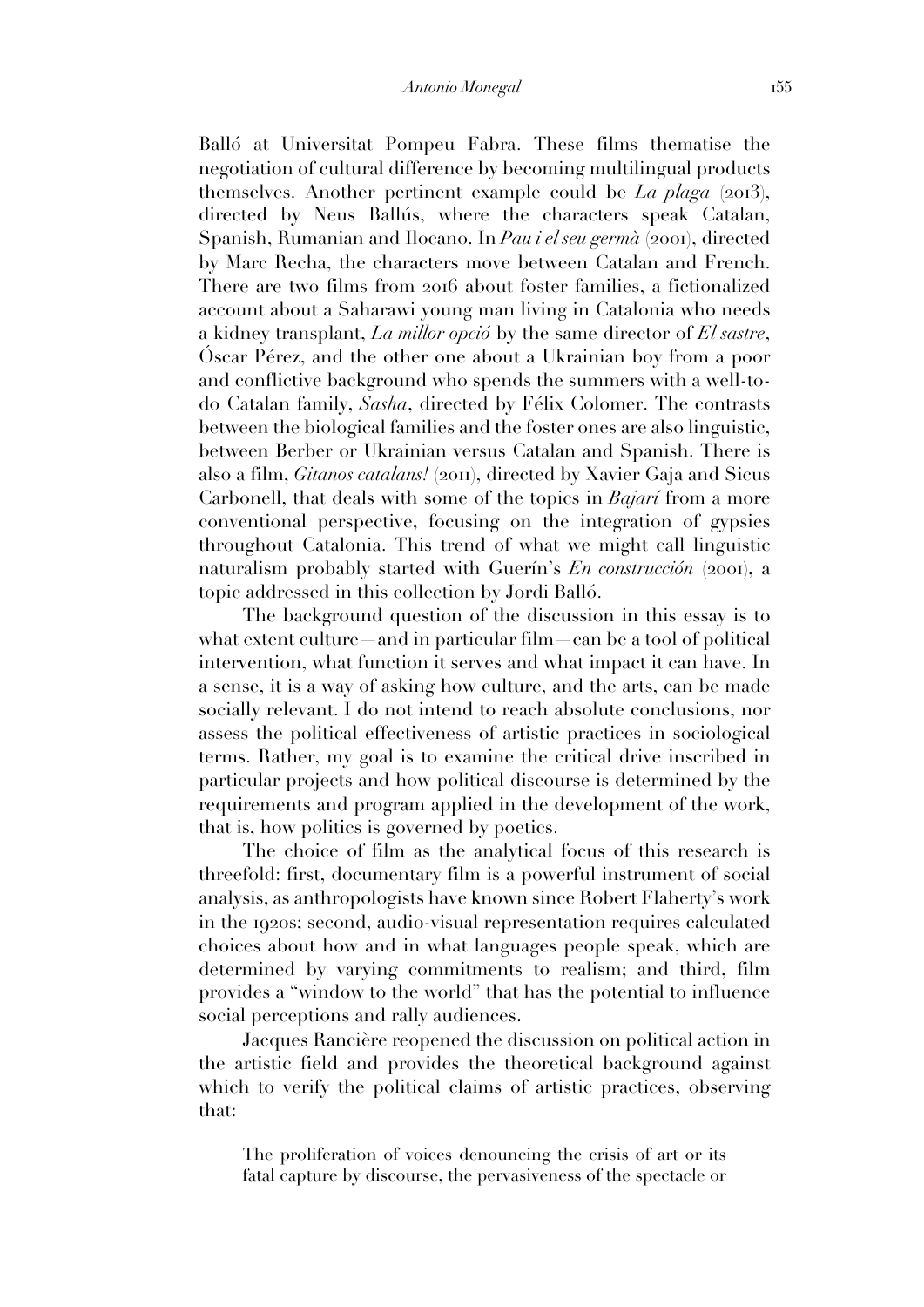the death of the image, suffice to indicate that a battle fought yesterday over the promises of emancipation and the illusions and disillusions of history continues today on aesthetic terrain.

 $(2006, 3)$ 

Rancière's position resonates with Marina Garcés's influential work, *Un mundo común*, in which she argues:

Que las obras artísticas traten de temas políticos no implica que ese arte trate honestamente con lo real. La honestidad con lo real es la virtud que define la fuerza material de un arte implicado en su tiempo. La honestidad con lo real no se define por sus temas, por sus procesos ni por sus lugares, sino por la fuerza de su implicación y por sus anhelos.

 $(2013, 68)$ 

Topics concerned with reality, collective processes and the use of public space are elements Garcés identifies as signalling art's repolitization of life. However, she sets an ethical requirement that is much more difficult to judge, and to fulfil, that of honesty toward the real. This virtue is not predicated on the traditional notion of commitment, as in the committed artist or intellectual, but on involvement and desire: not on the allegiance to an ideology but on an actual being in the world, sharing a common experience. Garcés points to documentalism and activism as the two dynamics that define the present context and the projects selected in this essay can certainly be seen to share both traits – albeit to differing degrees. The focus on techniques of mechanical reproduction, that is, on photography and film, is directly linked to this attention to the real, to the collective and to the public. Indeed, as Rancière notes, the representation of the collective subject is intimately connected with photography and film achieving artistic status:

In order for the mechanical arts to be able to confer visibility on the masses, or rather on anonymous individuals, they first need to be recognized as arts. That is to say that they first need to be, put into practice and recognized as something other than techniques of reproduction or transmission. It is thus the same principle that confers visibility on absolutely anyone and allows for photography and film to become arts.

 $(2006, 32)$ 

The examples discussed allow us to discern this shared destiny between the representation of the anonymous collective subject and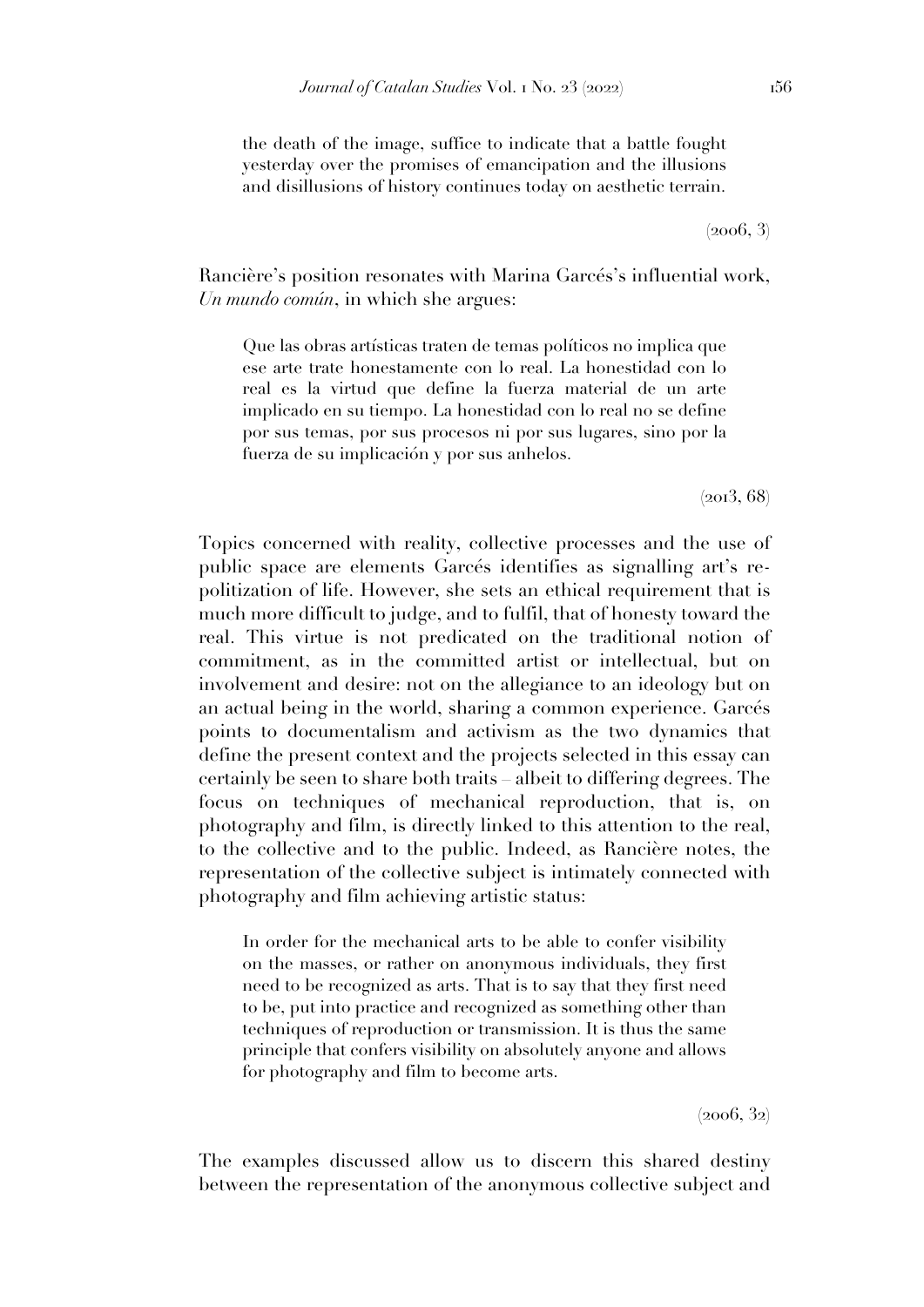the arts of mechanical reproduction, and how the alliance can work for critical purposes.

Out of the many possible examples for a discussion of multilingualism in film, if we consider that the conflict between Catalan and Spanish identities is at the centre of current debates, the three films that I have selected illustrate different ways of being at the margins of contemporary Catalan society, and different approaches to what we can understand as "languages" in the context of this research, extending the notion to musical idioms (which of course I expect to be open to debate). The first case is *El sastre*, a 30 minute documentary directed and produced by Óscar Pérez in 2007, about a Pakistani tailor who runs a very small mending and alterations shop in the Raval neighbourhood of Barcelona. The second one is *Bajarí*, a feature-length documentary directed by Eva Vila in 2013. Bajarí is the name of Barcelona in *Caló*, the language of the Spanish gypsies, and the film explores the culture of flamenco and its transmission among Catalan gypsies. It focusses on a 5-yearold boy, Juanito Manzano, who wants to become a dancer and Karime Amaya, an already-accomplished professional dancer, who travels from Mexico to perform in Barcelona and encounters her roots as the grand-niece of Carmen Amaya, one of the greatest flamenco dancers of the 20<sup>th</sup> century. *El sastre* deals with exchanges between immigrants and locals, while in *Bajarí* the dialogue is between two distinct gypsy musical idioms, *flamenco* and *rumba*. The third margin I am exploring physically overlooks the other two, as it has Barcelona at its feet: the documentary *A través del Carmel*, directed by Claudio Zulian, tours a steep neighbourhood on the side of a mountain. I have chosen this film for its innovative formal interaction between image and voice, the use of linguistic code switching to signal social difference, the visual mapping of social space, and its political objectives and activism, satisfying the conditions for art's re-politization of life set by Garcés.

#### **El sastre**

The Raval, on the west side of the Ramblas, is the most multicultural district in Barcelona, with large North-African, Pakistani and Filipino communities, in addition to many other immigrant groups.<sup>1</sup> For example, there are more than 25 languages spoken by the children in a public school in the area.<sup>2</sup> There was an attempt at

<sup>1</sup> According to a 2019 report by the NGO Linguapax, *Diversitat lingüística i cultural: un patrimoni comú de valor inestimable*, there are people of more than 174 different nationalities residing in Barcelona, and more than 300 languages are spoken in the city

<sup>(</sup>http://www.linguapax.org/wp-content/uploads/2019/11/Informe-2019.pdf, 13).

<sup>2</sup> According to Plataforma per la Llengua (https://www.plataforma-llengua.cat/quefem/articles-opinio/1725/el-raval-tambe-parla-tagalog).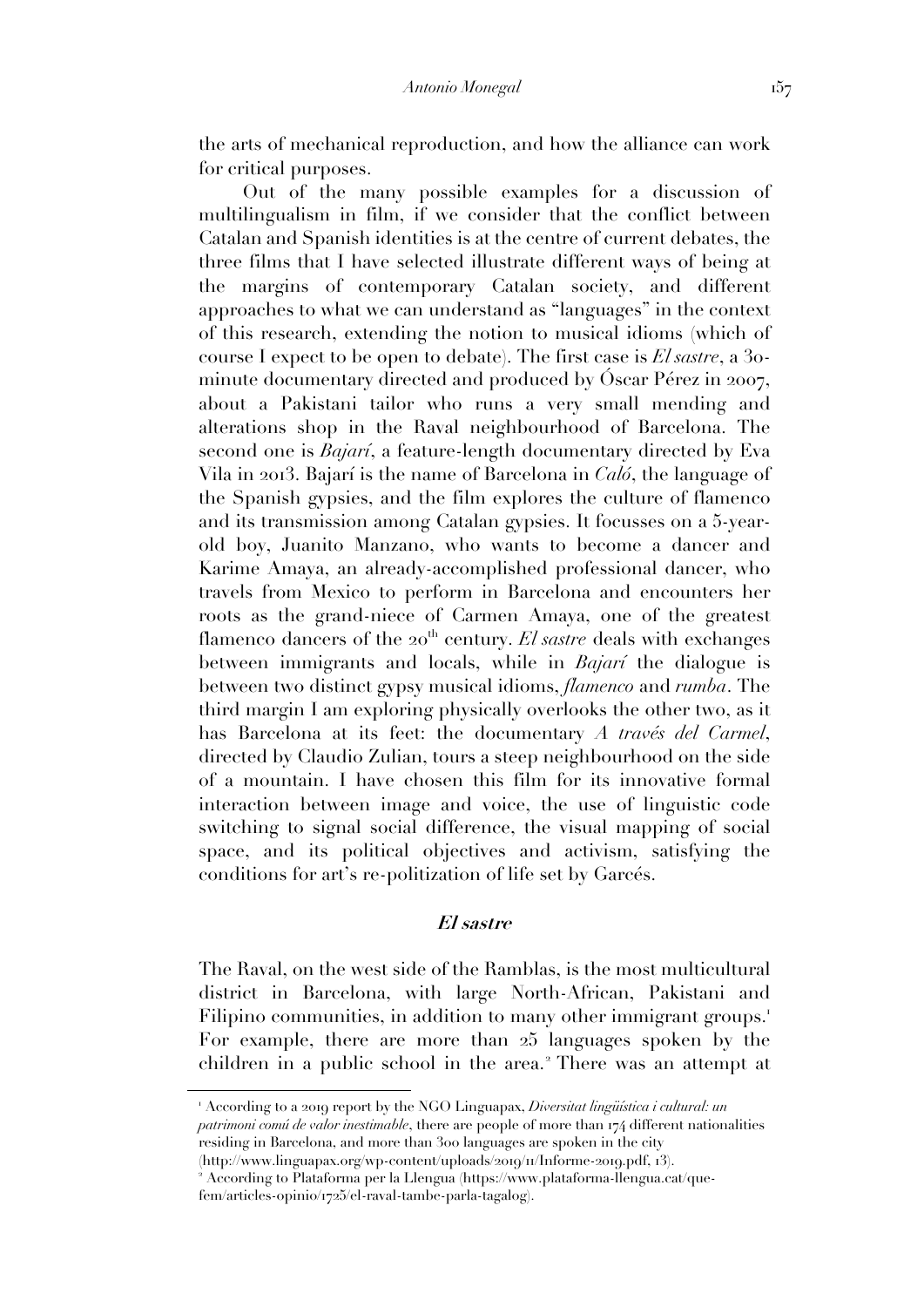gentrification which started after the Barcelona Olympics and which was reflected in José Luis Guerín's landmark documentary *En construcción*. However, the process was partially derailed by two unforeseen developments: non-European immigration and mass tourism, two parallel waves that had a substantial impact on this downtown area, characterized as it is by picturesque, narrow streets and low-income run-down housing as well as a traditional association with prostitution and crime. The change in demographics interrupted the flow of middle-class residents and the crammed quarters of the Raval have thus become a laboratory of urban multicultural coexistence. So, in a sense, the Raval positions the margin in the centre of the city.

Óscar Pérez reflects this circumstance by literally focusing his camera on a small detail, on a minor anecdote of the neighbourhood's life. Mohamed's tailoring business is tiny, 8 square meters packed with clothes and piles of plastic bags containing the finished orders, without any organized system to keep track of them. He shares the space with his Indian assistant, Singh, whom he pays very little because the latter has no legal papers. The filmmaker has placed his camera at the entrance facing the store, right next to where the clients interact with Mohamed, and most of the film consists of this single static shot.

We watch as Mohamed argues with local clients in his limited Spanish about poorly done work, misplaced orders and other misunderstandings. He is assertive, stubborn, intransigent, and despotic with his assistant. Moreover, at the end of each of these exchanges Mohamed addresses the man behind the camera to have the last word, in a gesture of self-justification. This constant awareness of the presence of the camera, and the rapport and complicity Mohamed tries to establish is a defining trait of the film. Pérez never appears or speaks on camera, but he is repeatedly referred to. Mohamed speaks with Singh in Urdu and, knowing Pérez does not understand them, they make ironical comments about the "man with the camera" and the possible success of the film. Of course, Pérez had these conversations translated and subtitled and the audience can listen in.

The film follows this unstable criss-crossing of languages, with Spanish as the fragile *lingua franca* that is native to only a fraction of the characters. An example of this is the conversation with a Moroccan client who is trying to communicate in Spanish with Singh, who does not understand the language. The constant threat of miscommunication is not just an issue of language but of power. The Pakistani boss and the Indian employee air their disagreement, which ends with the latter being fired. The immigrant exploits the immigrant and, despite his marginal status and the precariousness of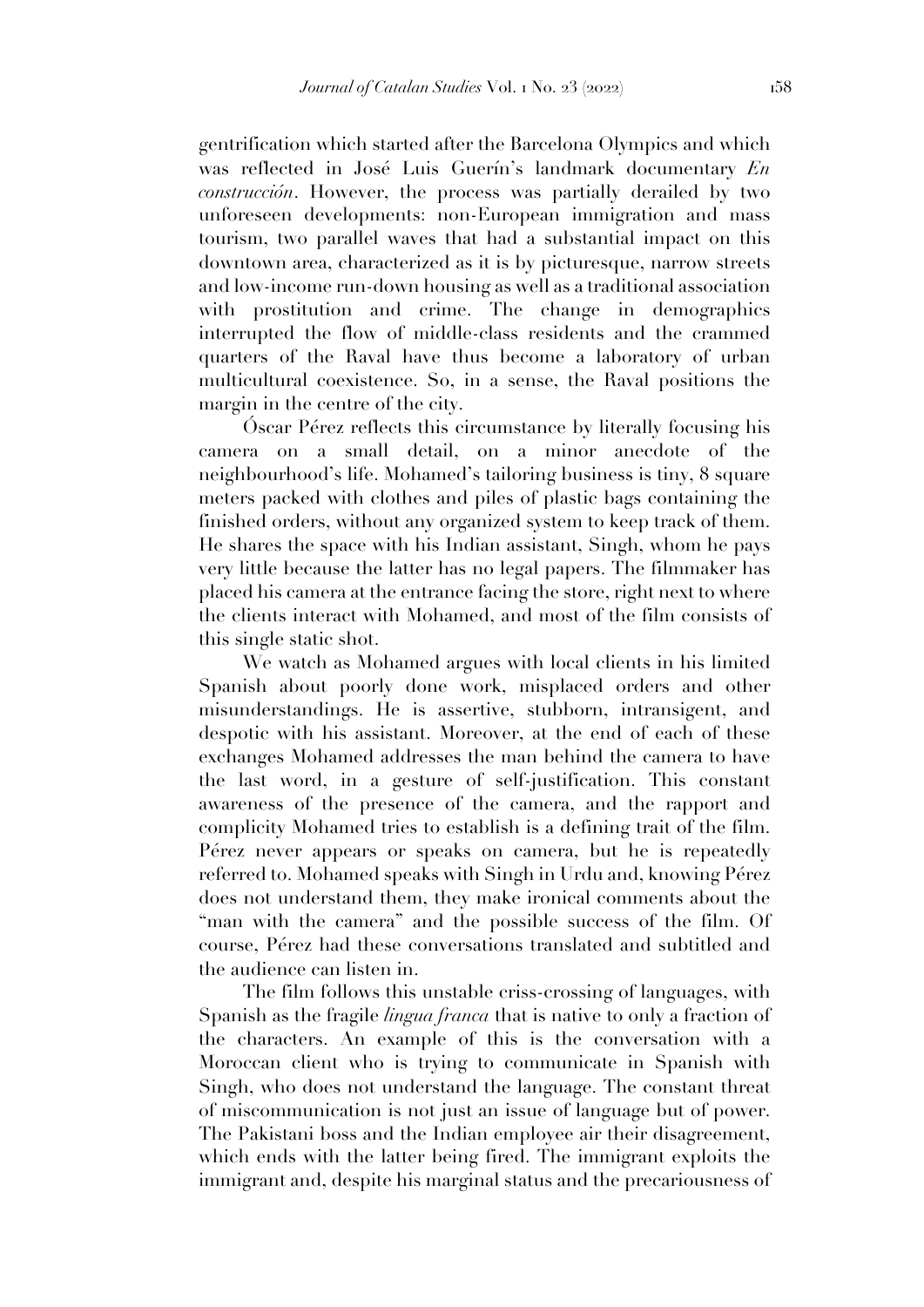his business, Mohamed asserts his self-importance and authority by wielding his capacity to hire and to offer promises of legal contracts.

The enclosed space of the tailor's shop becomes a microcosm of the multicultural city, a junction of exchange and conflict. The circulation of languages represents less a tool of communication than a symptom of the negotiation of social roles and power relations. Mohamed argues with his local clients, who repeatedly threaten with not bringing him any more business and ruining his reputation. But he unwaveringly insists they are all wrong. He is reluctant to pay Singh's low wages and fires him when the latter claims he is too sick to work. However, the main reason behind Mohamed's disgruntlement is that Singh has asked the cameraman to take him to hospital, despite the fact that Mohamed wanted to be driven elsewhere and, as the boss, he claims that his own needs are of higher importance.

This less-than-flattering portrayal of the immigrant, devoid of any tone of political correctness, is the result of trying to grasp the complexity of relations within the neighbourhood from the inside, and of Mohamed's position within it, in his double role as both subaltern newcomer and business owner and employer. We witness his struggle to defend his dignity and self-perceived professionalism against the claims of incompetence. At the same time, for him, the unsatisfied clients or employees are crazy, thieves or liars. The shop is thus the centre of a grid of tensions that expands beyond the enclosed space.

The camera's mediation underscores the connection between what we see and what we do not see, the beyond, the outside. The filmmaker is the outsider, despite being the native. He does not belong in the neighbourhood. His mediation extends beyond the actual filming. As the dialogues reveal, he runs errands for the characters. The native mediator is Mohamed's invisible assistant. He is in a somewhat uncomfortable position, forced to witness the conflicts that play out in the shop and asked to take sides. For Mohamed, the camera is an instrument to tell his side of the story, a source of empowerment in an alien context where he feels misunderstood and isolated. Within the diminutive space we perceive people separated by huge cultural distances, struggling, sometimes violently, to find, among a repertoire of languages, a precarious channel of communication.

## **Bajarí**

*Bajarí* tells a different story about the internal margins of society. For centuries, racism in Spain was aimed mostly at gypsies, *gitanos*, as the main ethnic minority in the Peninsula. They were the ancestral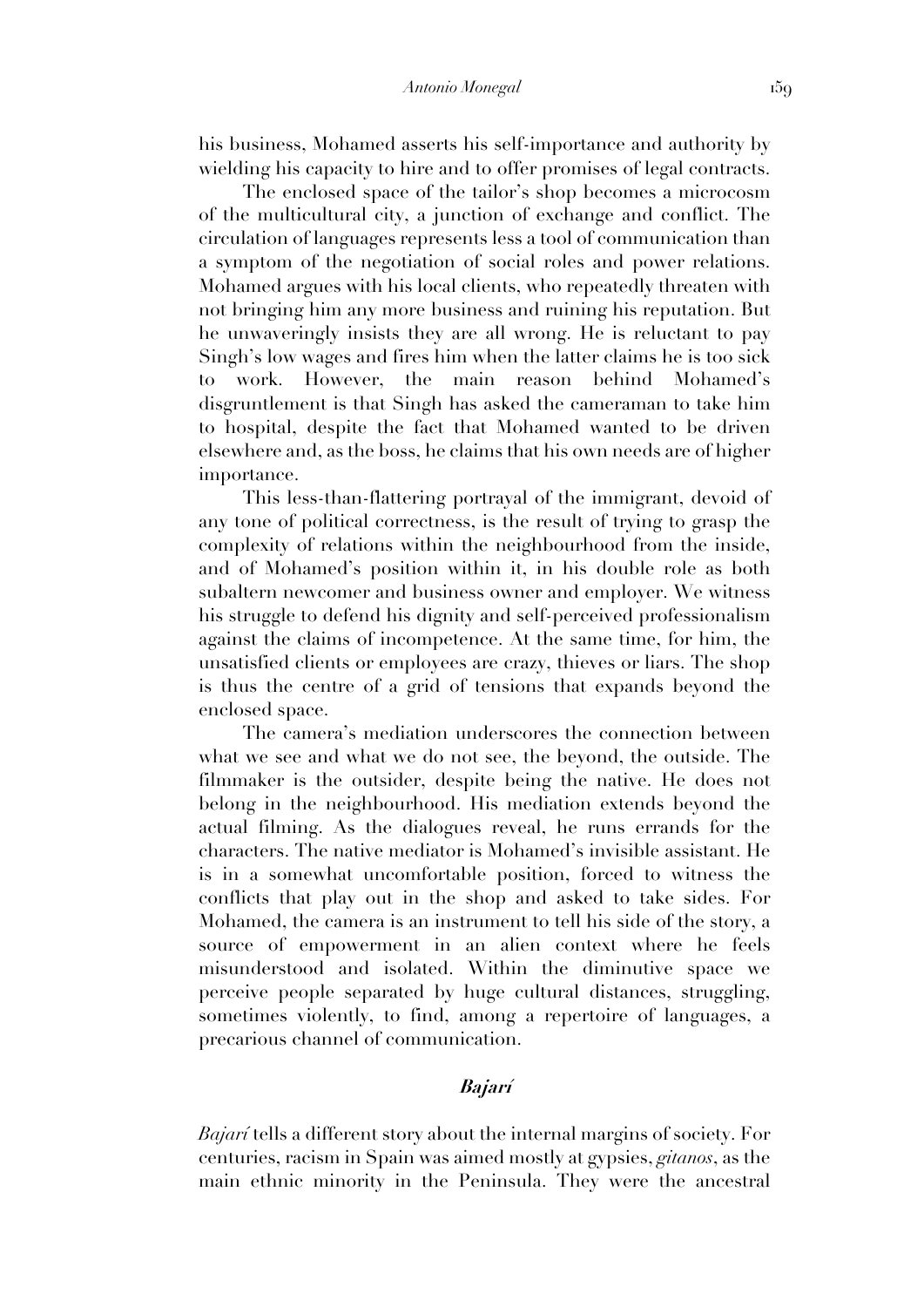Other, the object of myth, stereotypes and prejudice. At the same time, the most recognizable form of expression of their culture, *flamenco*, has usually been associated with Spanish identity, as a central element of Andalusian folklore. In Catalonia, the issue is more complex. There have always been well-established gypsy communities in certain neighbourhoods, such as Carrer de la Cera in the Raval, La Mina in Sant Adrià and Sant Roc in Badalona. There are two main groups: the gypsies with roots in the Gràcia neighbourhood and the town of Mataró, who often speak Catalan, and those in Sant Adrià and Badalona, who speak Spanish.

There are also two musical idioms represented in the *gitano* community in Catalonia: *flamenco*, with definite Andalusian origins, and Catalan *rumba*, a fusion form created by a small group of gypsy musicians in Barcelona in the 1950s, with a background in *rumba flamenca* and strong influences from Caribbean music. Both idioms have long-lasting roots among the local gypsy community. Paradoxically, since the late 1970s, the drive to strengthen cultural signs associated with Catalan identity relegated *flamenco* to a nearly invisible position, hidden away as an inferior and alien tourist attraction, while *rumba* was respected and flourished because of its Catalan credentials. The film's goal is to reclaim *flamenco* as a local cultural expression, representative of a community whose presence in the city predates the current debates surrounding multiculturalism.

Sant Roc in Badalona is where Franco's government relocated the gypsy colony from the Somorrostro shanty town, now the site of the Olympic Harbour and Barcelona's most fashionable beaches. Somorrostro was the location for Francisco Rovira Beleta's 1963 film, *Los Tarantos*, an adaptation of the Romeo and Juliet story transformed into the rivalry between two gypsy families and starring the great dancer, Carmen Amaya. *Bajarí* opens precisely with a screening of *Los Tarantos*, with Carmen Amaya dancing, in front of Juanito Manzano and his family.

One of the main points *Bajarí* raises is that music is an essential component of cultural identity, and that gypsies do not learn *flamenco* at conservatoires or dance schools, rather that it is transmitted within the family, from generation to generation. Thus, Juanito's story echoes Karime's, who comes from a long dynasty of *bailaoras*. She was born and raised in Mexico because the Amayas left Spain during the Civil War and her grandparents, who had toured the Americas with Carmen, decided to settle there. In the film, Karime is invited by a group of local *rumba* musicians to perform with them during the city festivities. The documentary was shot during the rehearsals for that show and it highlights the dialogue and collaboration between gypsy musicians of distinct backgrounds, the *rumberos* and the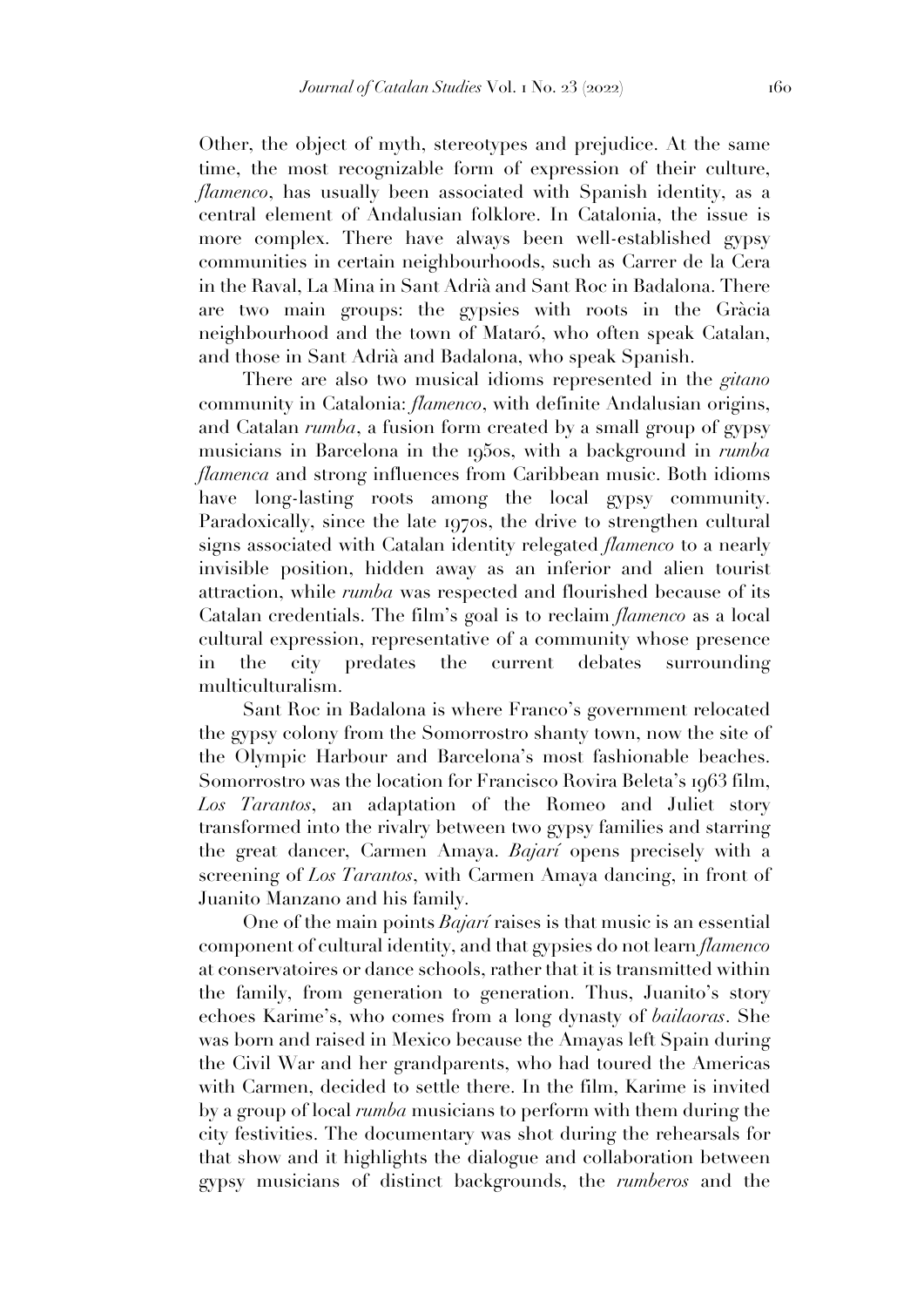*flamencos*, with the latter insisting on their improvisational style and lack of formal training, which the film links to the transmission of cultural identity along family lineages.

The premiere of *Bajarí* at the Film Archive was an exceptional event because the audience included a significant representation of gypsy families from different neighbourhoods in Barcelona. A few months later, Karime Amaya was invited to dance at the institutional celebration of the National Day of Catalonia, on 11 September. She was not the first *flamenco* artist to participate, though some of these previous artistes had been jeered by the audience as intruders in the Catalan ceremonial show, despite their having been born in Catalonia. Karime, on the other hand, represented an expatriate saga of Catalan origin. Her identification is cultural, albeit one with a historically marginal expression; that of the autochthonous gypsy culture. *Bajarí*, together with Los *Tarantos*, the photographs of Jacques Leonard, a Frenchman who married Rosario, a cousin of Carmen Amaya, the paintings of Isidre Nonell and the literature of Juli Vallmitjana, attest to the Catalan roots of these gypsy communities. However, what distinguishes them is an identity, a culture and a language of their own. Nevertheless, it is not enough to read the presence of Karime at a celebration of Catalan identity as a symptom of the inclusiveness of Catalan culture or as a recognition of her belonging to a shared heritage. A culture is a complex mixture, with aspects that belong to it since its origin and others added throughout centuries. This applies to both communities in question, particularly in this time of cultural homogenization through consumption. The example of Bajarí may thus be an invitation to think about what cultural identity is, how it is constructed and transmitted.

If identity does not exist unless it is articulated as difference—I need an "other" in order to know who I am—perhaps Karime was at that celebration of Catalan identity not simply because she belongs there, but because, at the same time, she is that "other." For centuries, gypsies have been the quintessential other, the object of prejudice and discrimination, a role that has been obscured by the arrival of the likes of Mohamed, the tailor. The issue of what Catalans call the *nouvinguts*, the "newly-arrived," has replaced that of the "previously-arrived." However, this otherness is also a virtue, it is founded on a people's capacity to remain faithful to itself, to transmit its identity as a legacy from parents to children, to resist assimilation in the face of adversity and marginalization. Proving that one can be Catalan without ceasing to be *gitano*. *Bajarí* speaks about this process, and not just about *flamenco*—about how a culture is cemented in the preservation of collective memory, of a repertoire of customs, of practices, of values.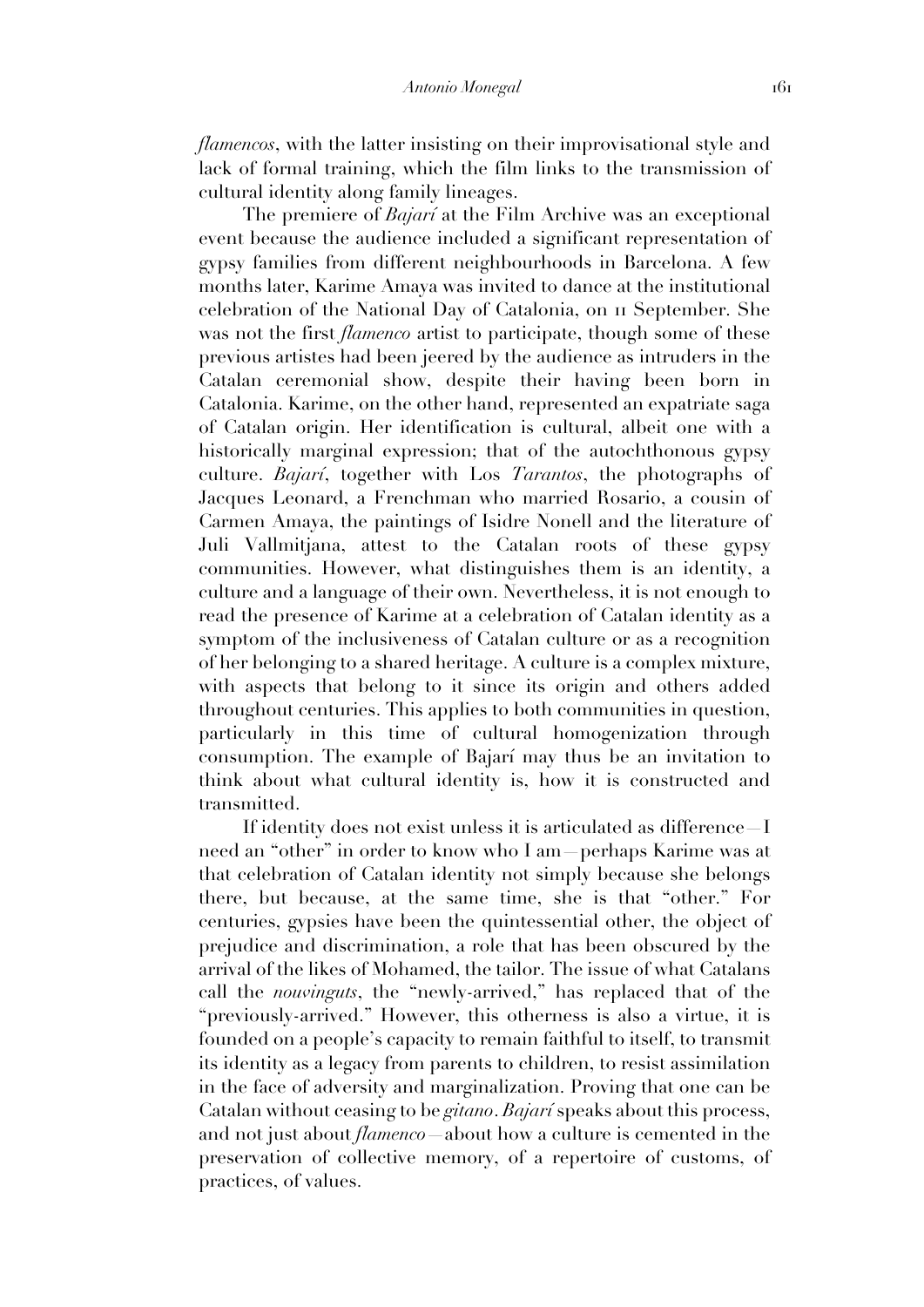Without attempting to idealize any people, in the story of what moves a community there is a lesson about what it means to have a culture of one's own. Pasolini insisted that we must look at the margins a society to search for its ancestral traits and truths forgotten amid contemporary noise (2009, 31). We should consider ourselves in relation to the other to know who we are because this other also mirrors us and is part of our identity. Perhaps in this way we will learn to acknowledge the centrality of margins (particularly when gypsies, immigrants and Catalans are all peripheral).

Whereas *El sastre* deals with exchanges between immigrants and locals, switching between Spanish and Urdu, in *Bajarí* the dialogue is between two distinct musical idioms, *flamenco* and *rumba*. Flamenco is shared with gypsies in Andalusia, so its language is Spanish, while rumba is a product of Catalan-speaking gypsy communities. The linguistic complexity is underscored by the fact that most *payos* (non-gypsies) do not even know that Bajarí is the name of Barcelona in *Caló*. Catalan gypsies, a traditionally discriminated minority, represent an internal unrecognized margin, while the recent waves of immigrants inhabiting the Raval neighbourhood place the margin in the centre of the city. The circulation of languages becomes part of the negotiation of difference within a multicultural space, and film both records this negotiation and activates the spectator's involvement therein.

### **A través del Carmel**

For those who are not familiar with the topography of Barcelona, a brief introduction is in order. El Carmel is a working-class neighbourhood on the side of one of the hills that sticks out of the northern area of the city. It is known for its steep streets and its cluttered urban grid. It is one of the ever-present locations in Juan Marsé's novels and it is one of the neighbourhoods that best reflects the history of post-Civil War immigration from rural Spain into Barcelona. Much of the area developed out of a shantytown on the mountain, where in the 1950s and 1960s newly-arrived families built at night, so as to escape police intervention, and the resulting precarious lodgings often remained their home for years. Shacks and other forms of self-construction were the norm on land that was then mostly rural and grew sporadically into a populous urban neighbourhood. Now, it houses other newly-arrived immigrant communities, but it still maintains its traditional social configuration and the proud memory of its humble origins. In El Carmel the sense of belonging and neighbourhood cohesion were so strong that when the shacks were demolished people were unwilling to be transferred elsewhere and had to be re-accommodated in the area. The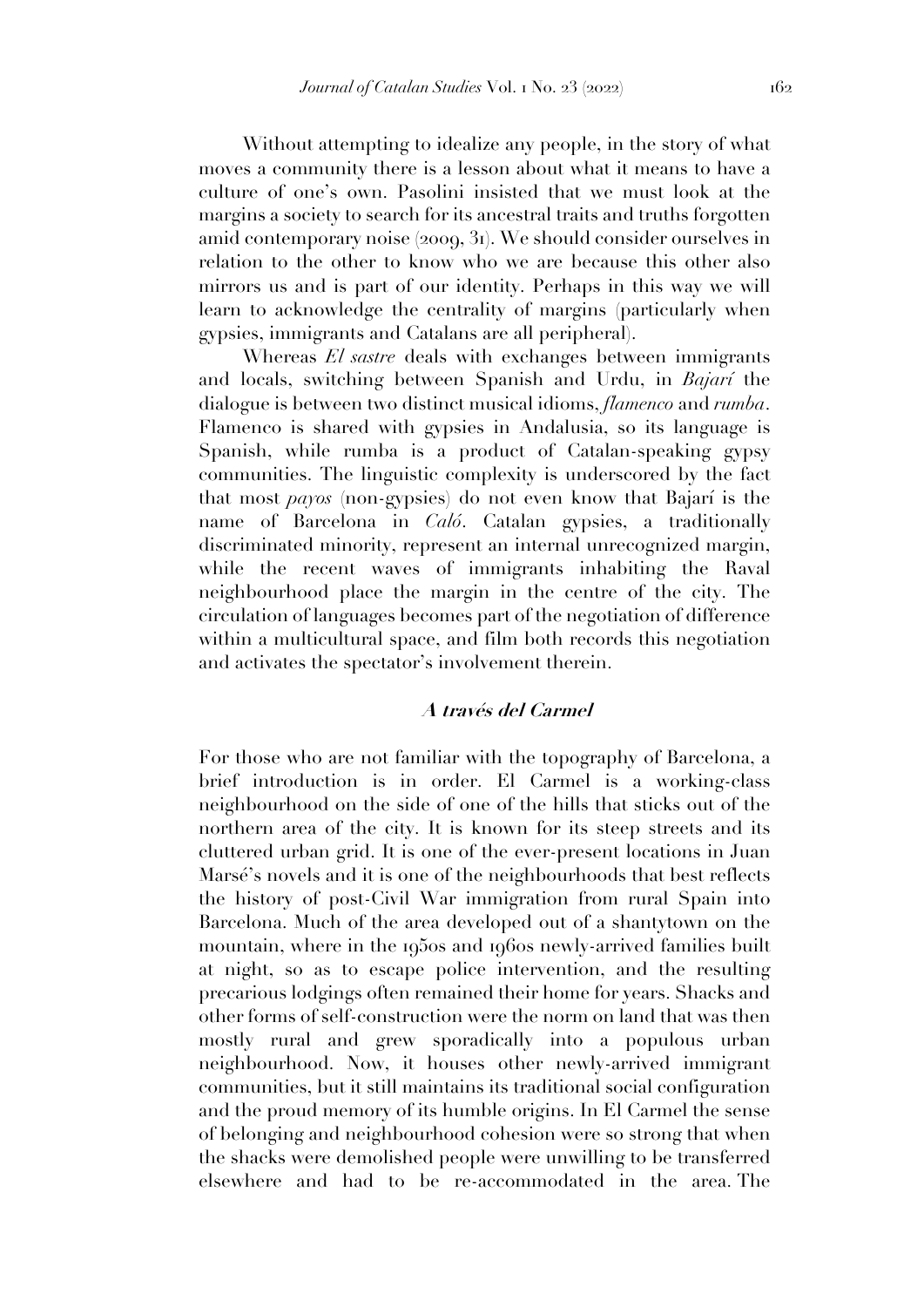neighbourhood can be read as the site of a history of immigration. As one of the neighbours says, we are all immigrants, and then came the other immigrants.

All of these elements simply provide context for our discussion. The point is that the successive migratory waves are represented in the film visually and orally, in a polyphony of languages and accents. The film is a challenging formal experiment. It is filmed in a single continuous sequence shot. The camera traces a tortuous path through the neighbourhood, starting after 4 pm at the bottom of the hill and progressively ascending to reach the top before sunset. This uninterrupted take goes in and out of apartments, stores, the library, the church, the civic centre, the local clinic, a mental health centre, one for treating addictions, the market, the neighbours' association, the market, a parking garage, visiting or accompanying a long list of residents. We hear them speak about their lives, experiences and memories, but the image does not show them speaking. The noises of the street are recorded live, but all the speeches are heard as voiceover, as image and sound are dissociated. We cross a person's path, follow them for a while or enter their residence or place of work and we hear comments that are not being uttered at that moment, so sometimes we are not even sure who is speaking. The visual sequence is continuous, but the soundtrack is meticulously edited. The effect is a puzzle or collage of voices that accompanies the image and comments on it, but at the same time functions as an independent register, via the flowing caption of the moving image. The voices can be cut in mid-sentence, fade, overlap, for a fragmented choral impression. Zulian explains that he wanted each participant to share responsibility for how the film was made and to decide how and where they wanted to be represented. The variety of approaches led to a very fragmented film, in that sense, the sequence shot was a strategy to unify its discourse and connect the lives of these people who, although part the same neighbourhood, do not necessarily have much else in common. The visual result is spectacular, but I want to highlight the contribution of the soundtrack as a tool for social analysis. The film is a concert of movement, space, noises and voices flowing like a collective stream of conscience, displayed in a temporal succession marked by the fading daylight. The voices tell their stories, but they also speak different languages that tell a different story. Most of the participants speak Spanish or Catalan, with one instance of a Pakistani man speaking nearly unintelligible English. The number of languages in the film is limited, because people are speaking for the film, not among themselves, but their origins are plenty: Andalucía, Ecuador, Colombia, Cuba, Dominican Republic, Bulgaria, Pakistan and so on. Therefore, the majority of the residents speak Spanish, but different kinds of Spanish: their accents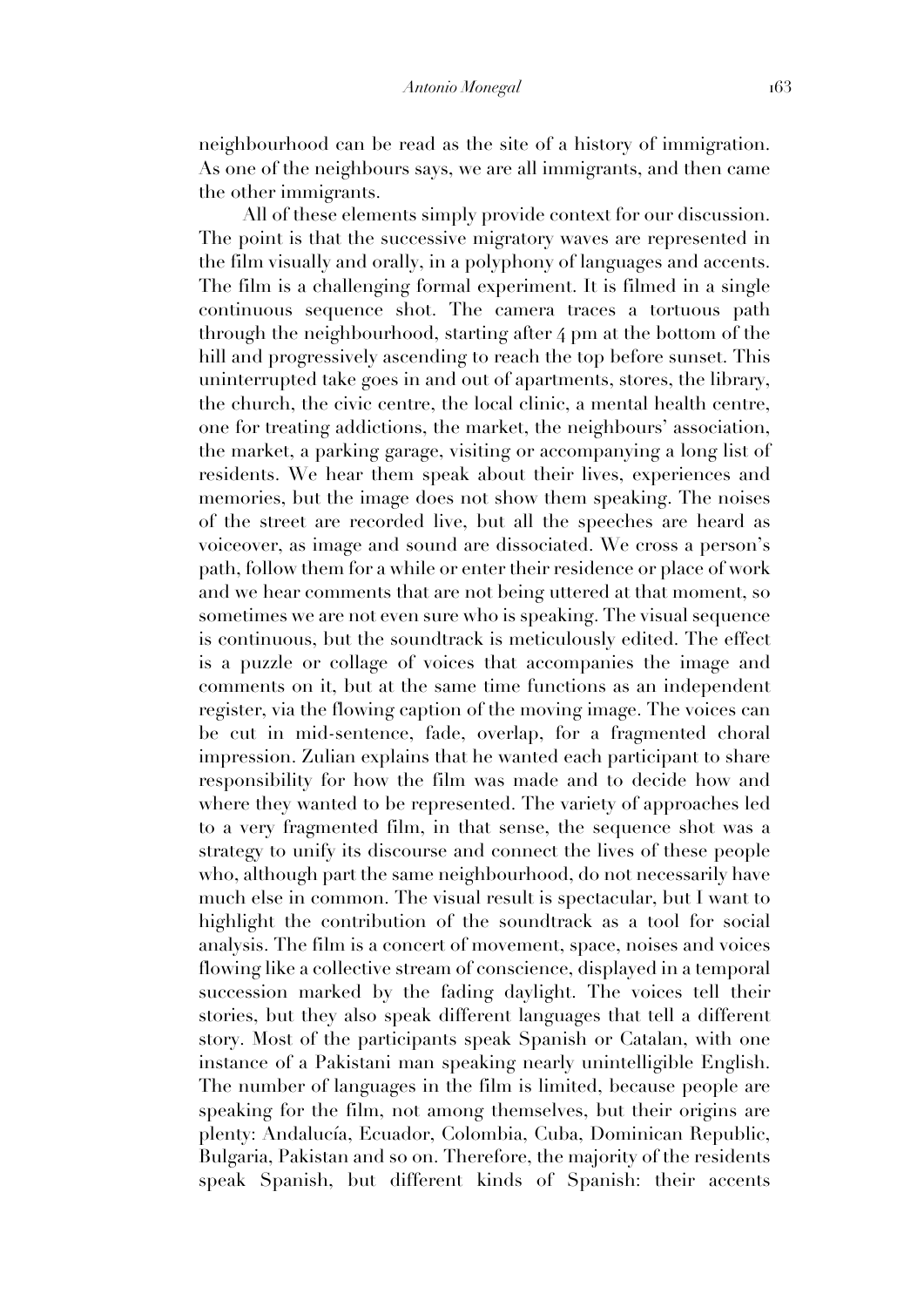distinguish them and speak volumes about their place in the community.

In this respect, the film works as a sociolinguistic laboratory and shows the spaces and languages that stratify the community. Languages are much more than a tool of communication, they are the material of world views, and an expression of cultural difference. In *A través del Carmel*, languages are indicators of origin, cultural background, social class, age and education. The first marker is of course who speaks Catalan and who speaks Spanish. The first native speaker of Catalan we see is the doctor who runs the addictionrecovery clinic. Catalan is spoken by other doctors, mental health professionals, social workers, a librarian and two coordinators of the cultural centre, among others. The implication is that many of these professionals and service providers may not live in the neighbourhood, only work there. It is an indication of status and education, and not just place of birth.

A few of the activists in the neighbourhood association and a college student who lives with his family speak Catalan, while elderly and long-time residents speak mostly Spanish or a popular form of non-native Catalan with Spanish inflexions, betraying their immigrant background even if some may have been born there. Among a group of teenagers who compare life in Barcelona with their native Latin American countries and talk about their plans for the future, the one who explains that she must study hard to become a physiotherapist does so in Catalan. On the other hand, when the camera passes to the public school, we hear younger school-age children speaking fluent Catalan, despite the fact that their families come from Cuba or Bulgaria (one of them explains she learnt Catalan in two months), demonstrating the success of the immersion educational system as a tool of social integration.

The second marker of distinction is the way in which people speak Spanish. The different modalities and accents tell part of the story that defines the individual. Because of the film's construction, each personal narrative is fragmentary, incomplete, but the verbal delivery of their testimony provides clues that are often missing in the explicit wording and that would be missed in a written transcription. If everybody spoke the same way, a narrative would be needed to position them, but their way of speaking nuances their individual stories. The variations of accent in the group of young Latin American immigrants helps to place them, but also distinguishes them from a young woman who misses her village in Ciudad Real and from the young man born in El Carmel who talks about learning to control his violent impulses, settling down with his new girlfriend and starting his new job as a garbage collector. The testimony of an old woman who arrived as a child and grew up in a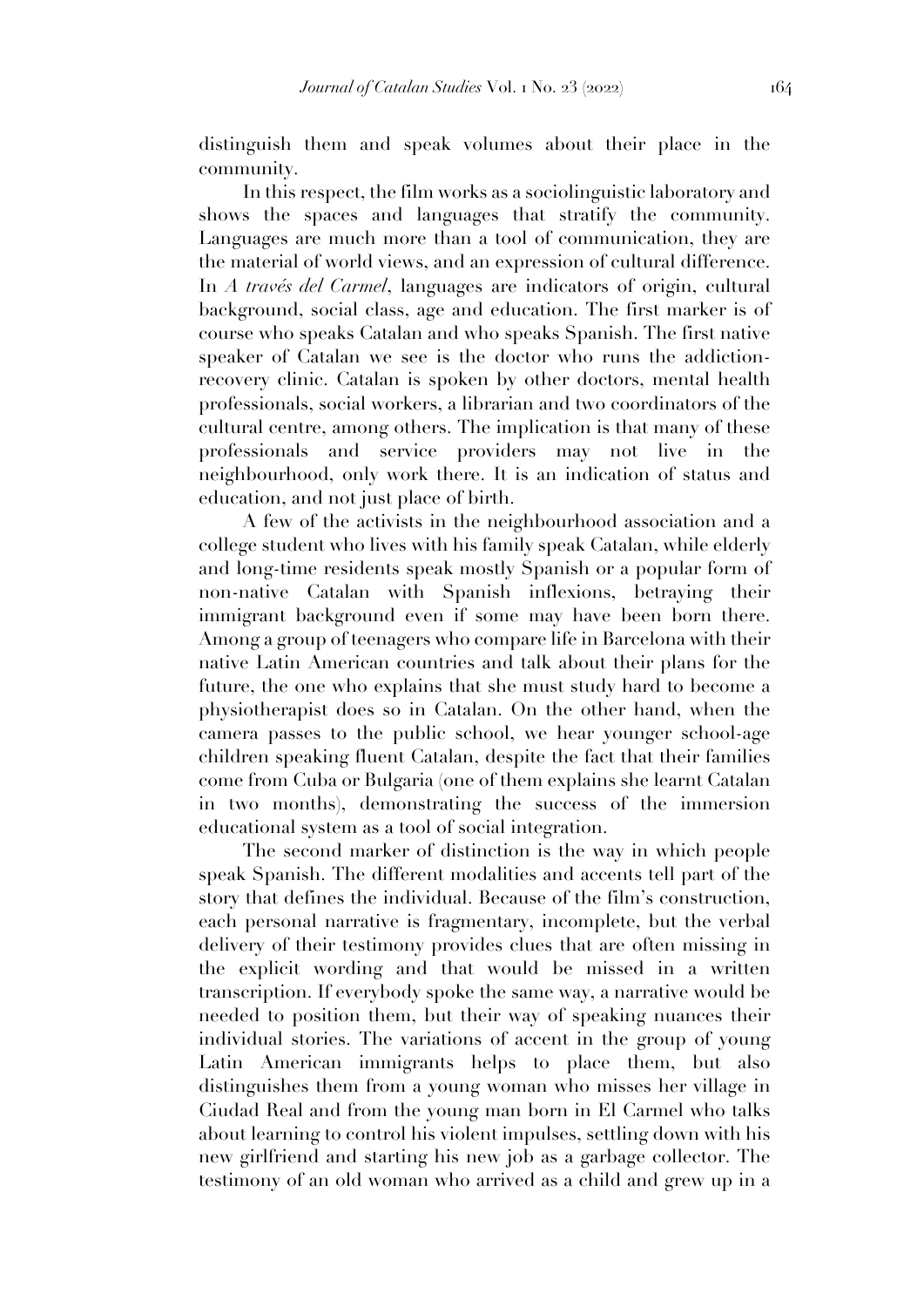shack and the one by a communist militant active in neighbourhood struggles who later held a political position in the district are both delivered in Spanish, but their enunciation is moulded by their background and biography.

The map of the languages present in Barcelona is not exhaustively engaged, because the goal is to address the audience and tell a story, not just to represent what or how people speak. Interestingly, we are told the Chinese have taken over much of the commerce in the neighbourhood, but we do not hear from them. Nonetheless, we are provided with enough information to read this map of criss-crossing identities. Concepts of diversity or hybridity are often deployed to describe patterns of cultural exchanges that result in composite identities or environments. However, more than finding the right label, the challenge is how to describe and understand complexity, how people actually perform their identities and interact with others. *A través del Carme*l provides us with a useful map of cultural complexity. The physical configuration of the neighbourhood, with its labyrinth of convoluted streets and extreme ups and downs, stands for the complex social composition and interactions. The physical metaphor counts for its effectiveness and meaningfulness on the added layer of the linguistic code-switching of the soundtrack.

The displacements of the camera across the urban landscape are confusing and the spectator gets easily disoriented. Even though the general direction is up the mountain, it is not always clear because occasionally the path is diverted by having to exit buildings or change street. The voiceover is also not easily married to the image. Such a disconnect between audio and video allows for the two parallel mappings to overlap only partially, in a Brechtian sort of distancing, keeping the spectator engaged in the interpretive challenge.

A sound map is a more delicate and sophisticated tool than a spatial one. Many years ago, as part of another initiative led by Bradley Epps (Monegal, 2005), I found in Bruce Chatwin's *The Songlines* (1987) a fitting metaphor to describe the complex landscape of relations in which Catalans, and Spaniards, are inscribed, using the temporal and discursive parameters of song as a way of defining cultural space. I was fascinated by the Aboriginal belief in the land being both sung into existence and mapped by songs. While I have no idea how accurate Chatwin's depiction of Aboriginal wisdom is, it nevertheless offers us a different approach to the concept of mapping and the translation between space and sound. Boaventura de Sousa Santos provides another thought-provoking analogy in the article "Law: A Map of Misreading. Toward a Postmodern Conception of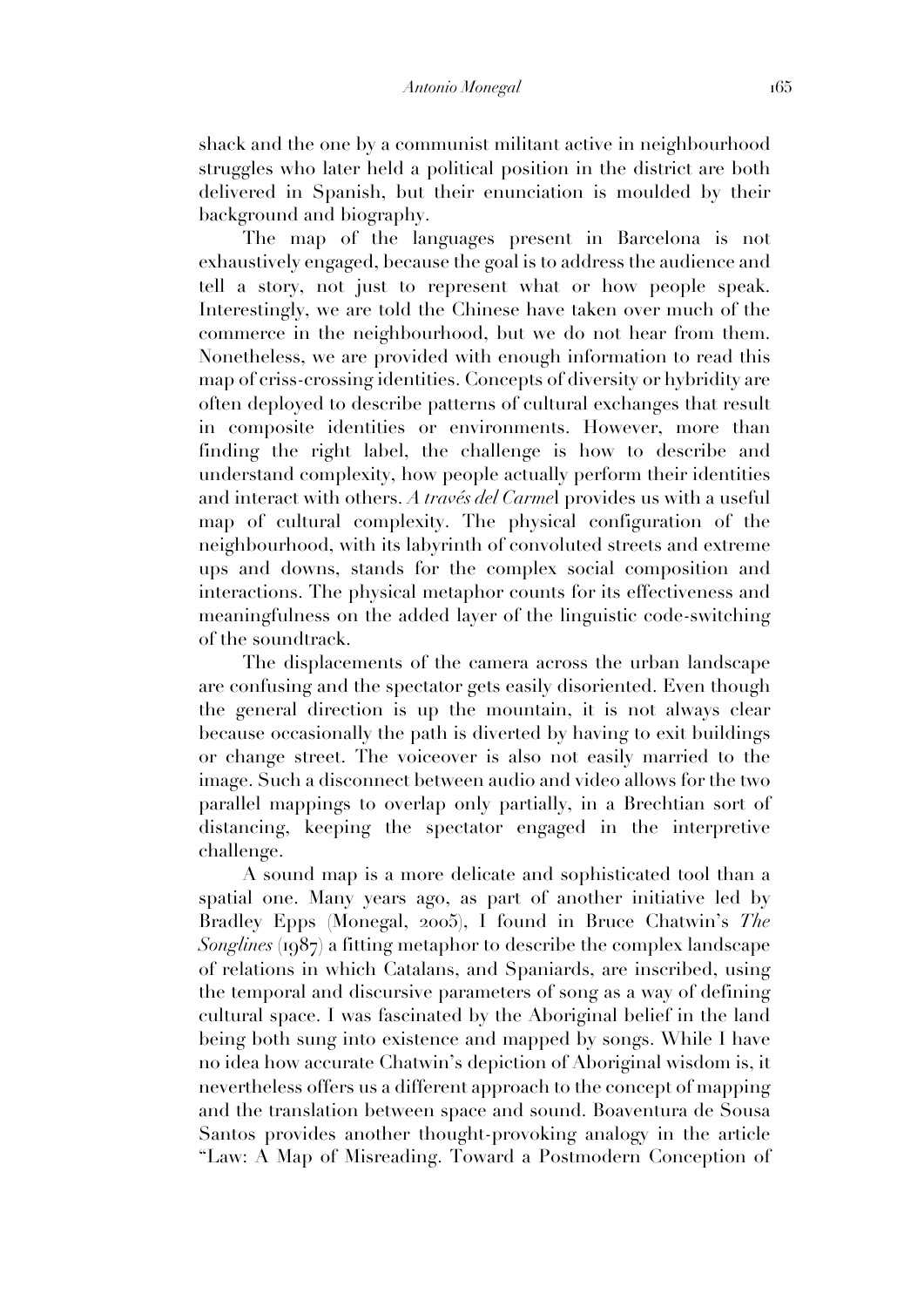Law," where he discusses the interpretive effects of scale and symbolization in maps:

A given phenomenon can only be represented on a given scale. To change the scale implies change of the phenomenon. Each scale reveals a phenomenon and distorts or hides others. As in nuclear physics, the scale creates the phenomenon.

 $(1987, 346)$ 

Indeed, since the mechanisms are interdependent, the change in scale also affects the kinds of signs to be used in symbolization.

The film takes us down to close-up scale, to the street level, in order to focus on the individual citizens, the institutions, the locations and the activities that constitute the neighbourhood. At that scale, notions of nationhood, statehood or even language are not nuanced enough to determine identity. The historical packaging together of nation and language (and literature) traditionally used in models of identity construction comes into question in our complex contemporary societies. It is still operational, but not sufficiently explanatory. We need a scale that provides more detail.

Of course, the one alternative to the category of nation is culture. We are all aware that the concept is very difficult to define. As Raymond Williams pointed out, "culture is one of the two or three most complicated words in the English language"  $(1988, 87)$ . But it is nonetheless a necessary concept, maybe because of its very elusiveness. The cultural adscription of the people portrayed in the film manifests itself in a variety of factors, far more fluid and difficult to pinpoint than the strict categories of nationality, citizenship, legal residential status, id card, place of birth or native language. It is, among other things, a matter of differential traits, unstable because they change according to environmental interactions and very specific because of the individual variations. As in the double articulation of the linguistic code, it is difference that makes meaning and that difference is to a large extent performed as self-image, selfrepresentation, self-expression.

In terms of the politics of the film, Zulian's premise was that, in a city rich in iconic representations, popular neighbourhoods lack an image. According to the director, there is no image of El Carmel, and the film's goal was to offer one. The paradox is that the unnoticed Carmel sits right next to Gaudi's Parc Güell, one of the most visited tourist attractions in the city. As a consequence of their invisibility, the residents of these neighbourhoods also lack a voice. Though El Carmel has a strong legacy of activism, its historical struggles to achieve recognition became even more imperative when in 2005 a subway tunnel under construction collapsed, forcing the temporary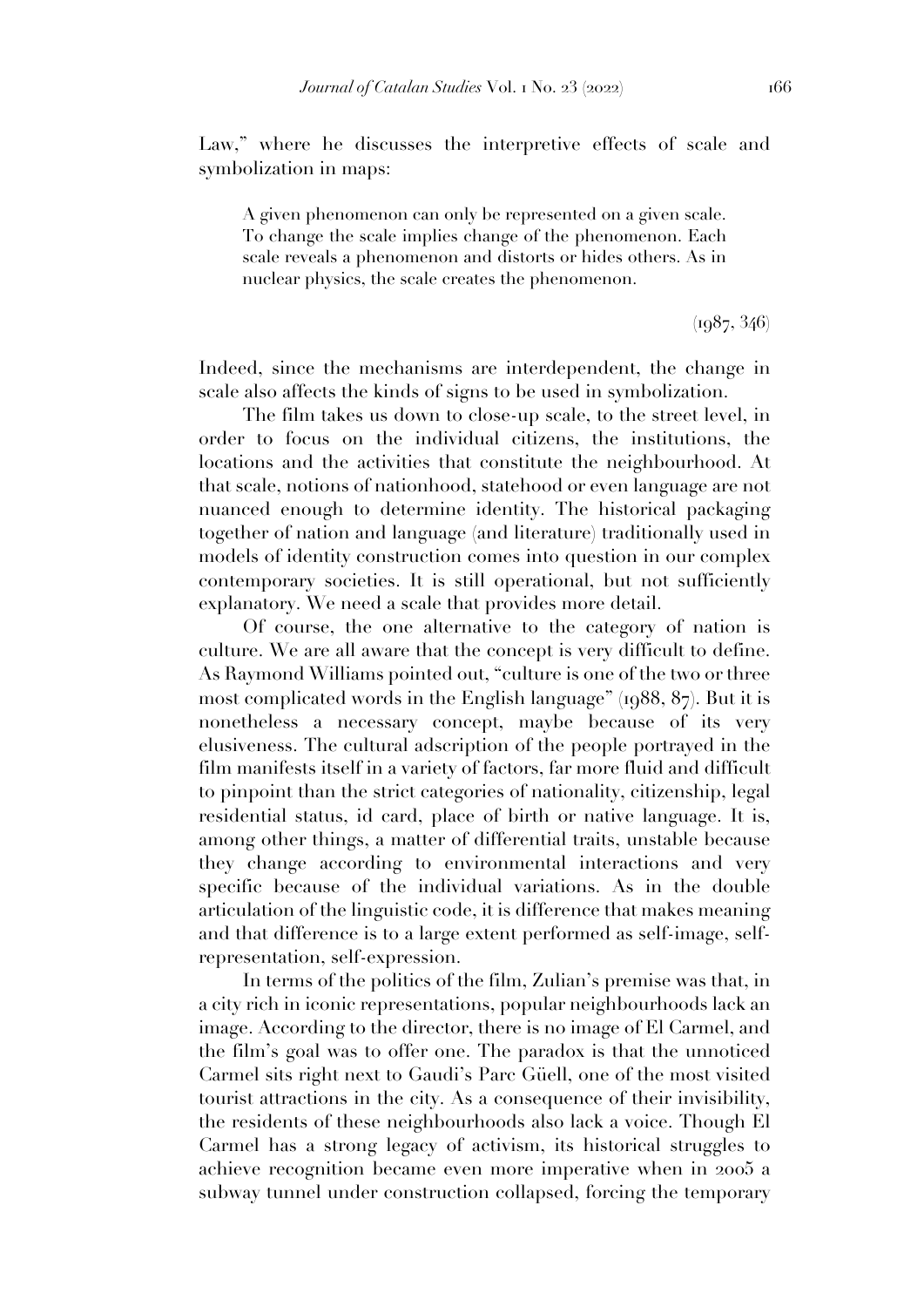relocation of more than 1,000 residents and the demolition of several affected buildings. The story was in the news momentarily, once again underscoring the frailty and precariousness of this material environment.

The film was made one year later and the decision to give local residents co-responsibility in composing their self-representation becomes part of a strategy of empowerment. The neighbours thus attain an image and a voice in a single process by making the film. When the film was completed, Zulian's production company distributed copies, reproduction equipment and TV monitors to individuals, businesses and institutions that had collaborated so that they could screen it when and where they wanted: in bars, stores, associations, or from the windows of their homes. This way, the film became a site-specific video installation before being publicly released through TV and festivals and being awarded the City of Barcelona Audiovisual Prize.

What we have observed is an urban phenomenon, but to the extent that nowadays Catalonia is an aggregate of urban arrangements, many of the dynamics that the film identifies in this particular neighbourhood in Barcelona can be extrapolated to other communities in Catalonia. In that sense, documentary film proves itself to be an effective instrument of social analysis, underscoring Balló's notion that "[e]l cinema ha demostrat una capacitat extraordinària per fixar els imaginaris de les ciutats. […] El cinema ens crea la satisfacció de conèixer més enllà de les aparences, proporciona el plaer d'informar-nos del pols ocult que batega en la ciutat" (1995, 94).

In *El sastre*, the camera barely changes position. In *A través del Carmel*, it does not stay still, it moves constantly in all directions. This movement does not only effect continuity, revealing what people have in common. It also elicits successive, unstoppable discontinuities, articulating differences and balancing them against the national community. As Homi Bhabha has stated (1994, 34), the organizing principle of cultural identity is not diversity, but difference. Indeed, the film focuses on some subtle factors of difference and, without commenting on them or giving an explicitly political message, invites the audience to reach its own conclusions.

## **Mapping the cultural landscape**

Rancière offers a useful perspective from which to consider the political capacity of the visual arts:

Emancipation begins when we challenge the opposition between viewing and acting; when we understand that the self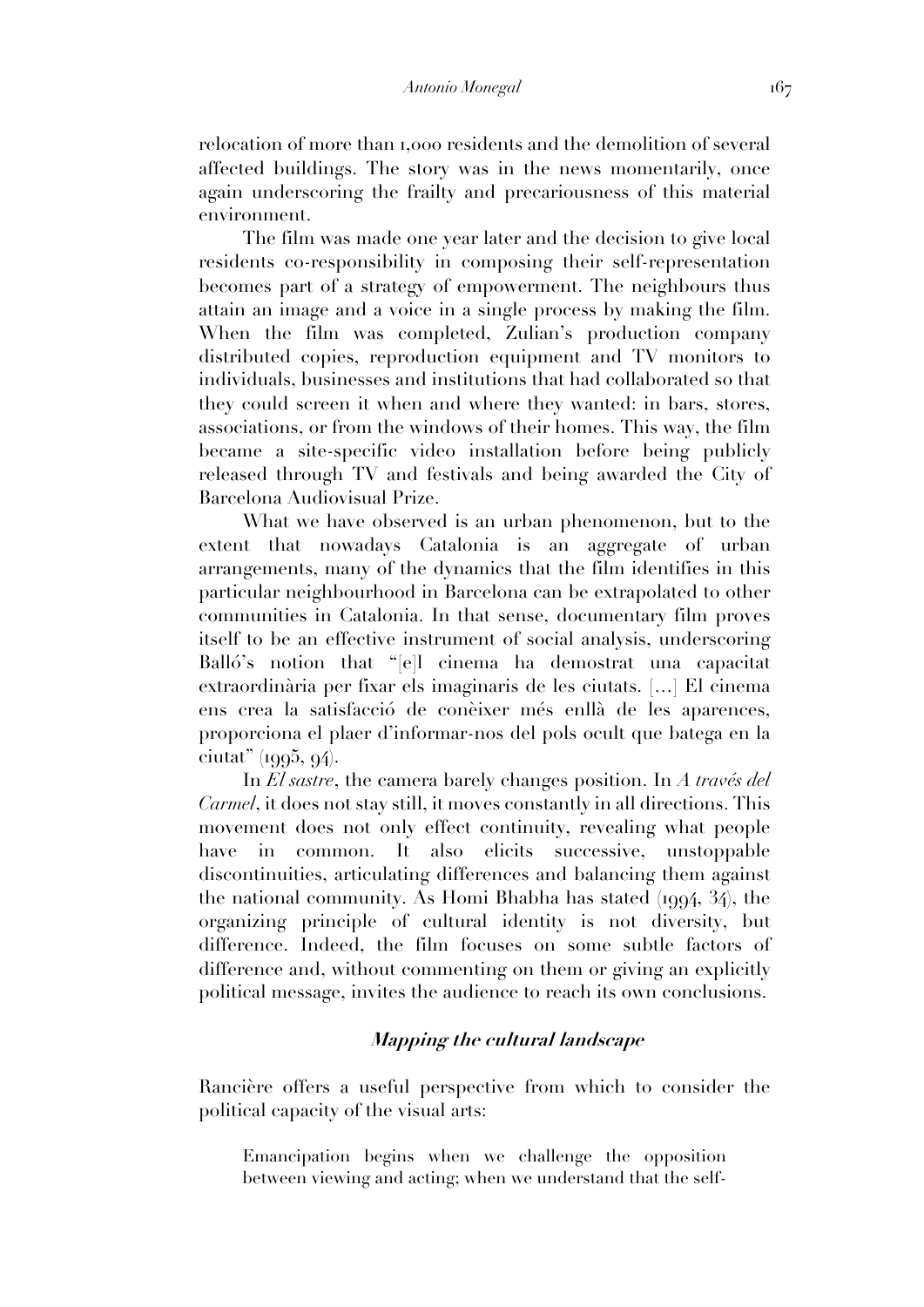evident facts that structure the relationship between saying, seeing and doing themselves belong to the structure of domination and subjection. It begins when we understand that viewing is also an action that confirms or transforms this distribution of positions. The spectator also acts, like the pupil or the scholar. She observes, selects, compares, interprets. She links what she sees to a host of other things that she has seen on other stages, in other kinds of places. She composes her own poem with the element of the poem before her.

 $(2011, 13)$ 

Accordingly, a film's social impact depends on its capacity to engage both the represented subjects and the spectators in a project of collective responsibility and awareness. The documentaries I have discussed address the complexity of the cultural makeup of contemporary societies by portraying the inflections of difference along axes such as language, ethnicity, nationality, gender, class, and even traditions such as musical idioms. These factors rule interactions within the community and account for both bonds and frictions. By zooming-in to street level and that of everyday experience, the films reveal the heterogeneity that a wider focus hides under generalizing notions and hegemonic identities. The typical debate about the Catalan and Spanish dichotomy is replaced by a more nuanced landscape in which the other languages of Catalonia are represented.

The three films examined here undertake a social role as critical interventions to the extent that they elicit an active exchange with the audience to trigger the kind of action Rancière describes: existing as a process of observation, selection, comparison and interpretation that calls for the modification of views and perceptions. Raising awareness becomes a way of empowering the communities depicted by establishing the status of their members as citizens. The film provides a platform for the enunciation of difference through image, language, and music. As such, making visible the loci of marginality functions as a tool to give voice to those inhabiting these spaces.

The strategies and topics of the three films differ. The activist intent is clearer in *A través del Carmel*, with the ambitious goal of encompassing the neighbourhood as a whole, with its grievances, demands and achievements. *El sastre* shows the cultural diversity of a different neighbourhood by focusing on the micro scale, the minimal location where friction and miscommunication occur. *Bajarí* can be read as a vindication and a celebration of the culture of a marginalized group by stressing the role of family, memory and musical tradition in the construction of collective identity. All three cases summon up spaces of cultural interaction that are usually